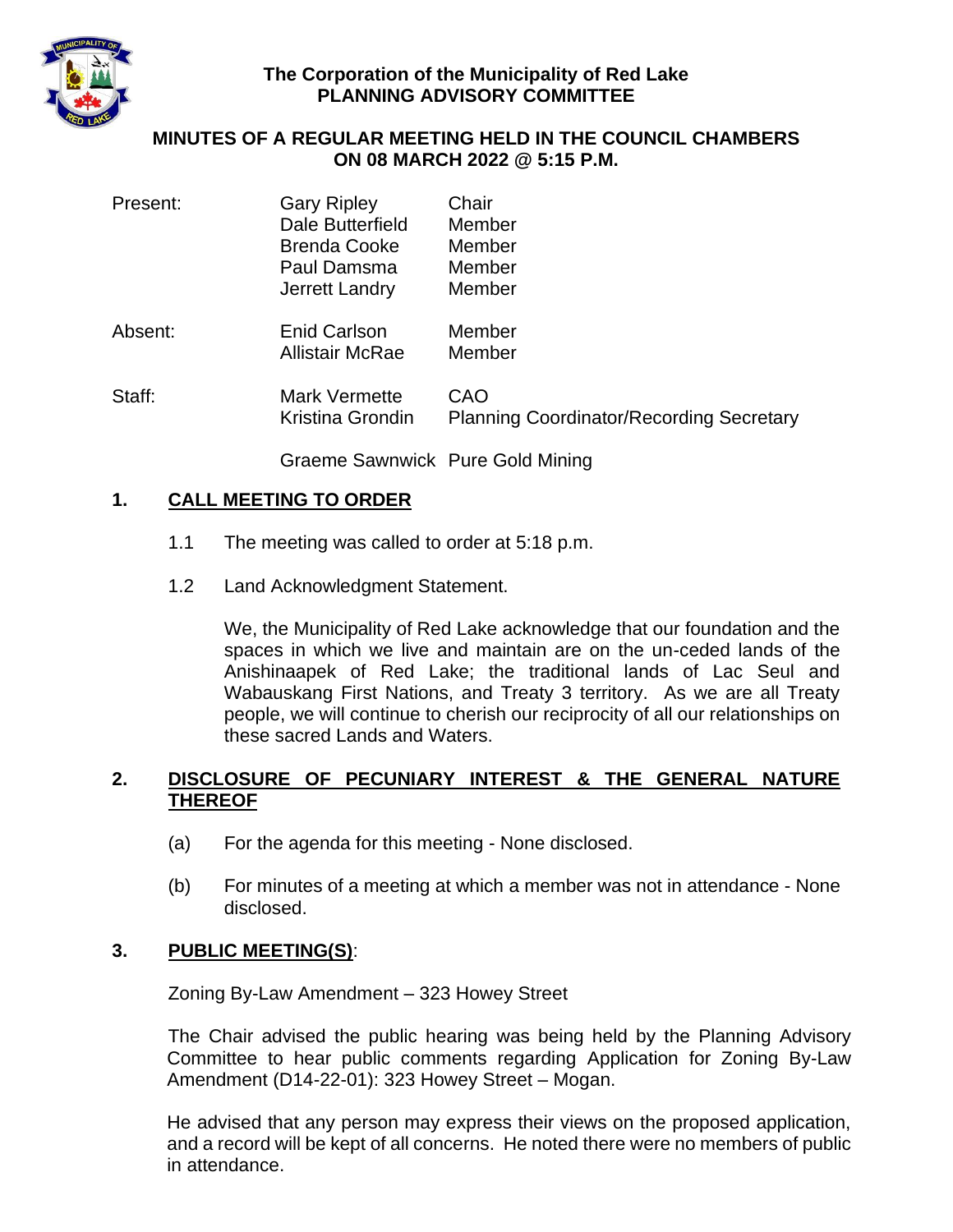The Planning Coordinator advised the application was to permit individual on-site services for water supply and sewage disposal at 323 Howey Street, Red Lake. She noted that the property is zoned Townsite Residential Density 1 (R1). She reported that the property is currently vacant, is approximately 2.8 acres in size with a frontage of 48.9 metres along Howey Street (Highway 618). She advised that a site visit was not conducted but notice was provide accordingly. She stated that the Ministry of Transportation provided a comment advising that they have no objection to the proposed Zoning By-Law Amendment, but to note that any change of property ownership; property description; entrance or land use; or of entrance construction, requires a new entrance permit. No other comments or concerns were received.

The Planning Coordinator reviewed the requirements of the Official Plan and Zoning By-Law, reporting that individual on-site services will be considered if full municipal services may not be economically feasibile due to the rugged nature of the terrain. She advised the alternative is to connect to Municipal services which are located across Howey Street (Highway 618). She noted that the applicant would be responsible for the cost of installation and applicable permits from the Ministry of Transportation. She reported that the property frontage is mainly bedrock, blasting, trenching and repaving would be required to install laterals. She advised that the property owner has been in contact with contractors regarding individual on-site services and reports that the property is suitable for such use.

The Chair asks if the Committee has any questions, none were heard.

Public meeting closed at 5:32 p.m.

The Committee concurred to move forward with item 6.1 at this time.

It was:

Moved by Brenda Cooke

Seconded by Dale Butterfield

(PAC-06-22)

RESOLVED that the Planning Advisory Committee hereby recommends that Council approves the Application for Zoning By-Law Amendment (D14-22-01); 323 Howey Street regarding site specific zoning to permit private on-site services for water supply and sewage disposal systems.

#### **CARRIED**

### **4. DELEGATION/DEPUTATIONS**

None at this time.

### **5. PREVIOUS MINUTES**

5.1 Regular Meeting - Tuesday, February 8<sup>th</sup>, 2022.

It was: Moved by Paul Damsma Seconded by Jerrett Landry (PAC-07-22)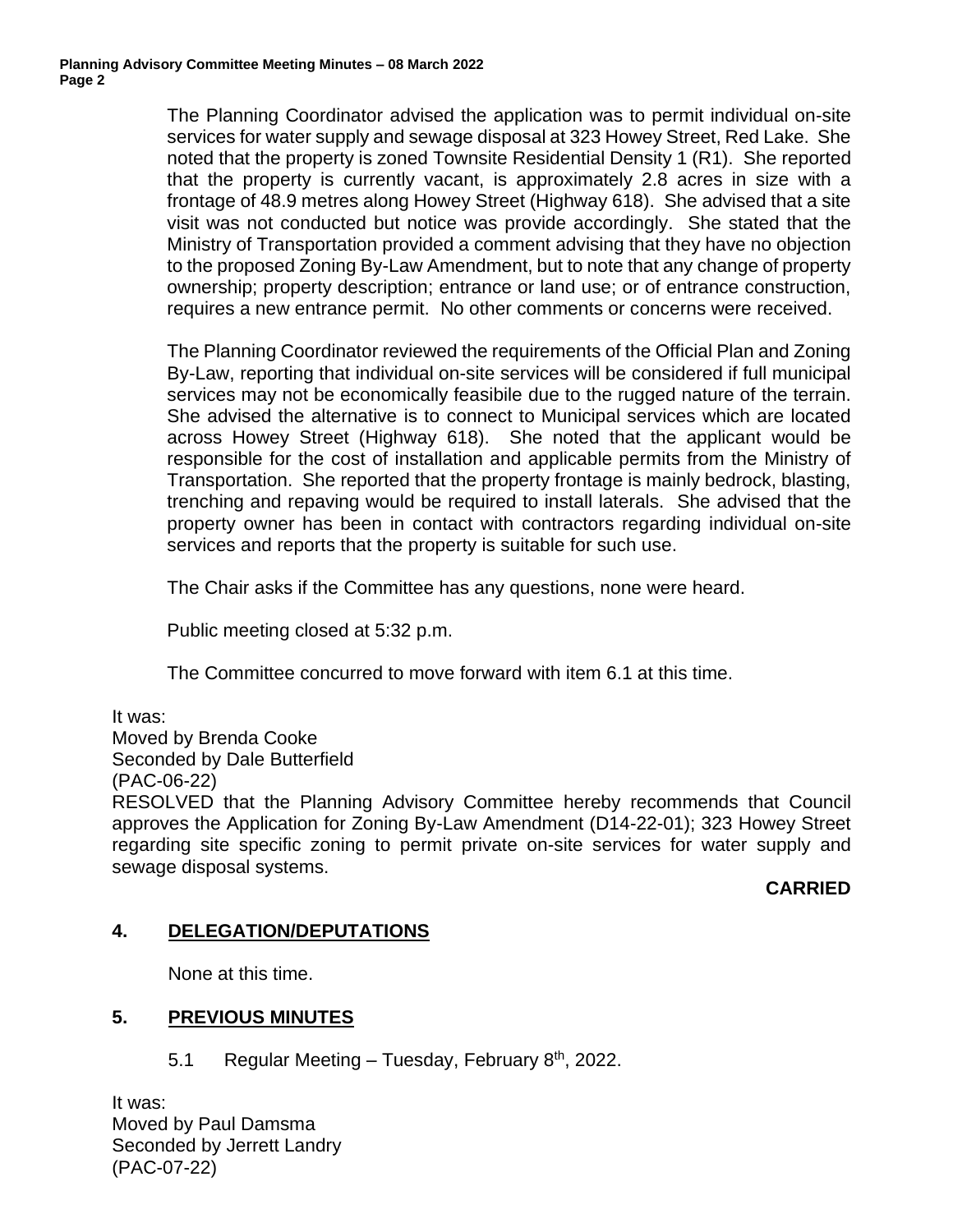RESOLVED that the Planning Advisory Committee hereby approves the Minutes of a Regular Meeting held February 8<sup>th</sup>, 2022, as presented.

### **CARRIED**

## **6. APPLICATIONS**

6.1 Zoning By-Law Amendment – 323 Howey Street.

Item 6.1 was addressed under item 3.1.

### **7. UNFINISHED BUSINESS:**

None at this time.

#### **8. NEW BUSINESS:**

8.1 Ministry of Northern Development, Mines, Natural Resources and Forestry; re Seeking input about the use of floating accommodations on waterways over Ontario's public lands.

The Planning Coordinator advised that the correspondence speaks to floating accommodations on waterways. She reported that the Ministry is seeking input regarding floating accommodations and that the deadline for comment is April 19<sup>th</sup>, 2022. The CAO advised that any comments can be forwarded to the Planning Coordinator or himself for review and consideration.

8.2 Inquiry; 2 Lake Road, Madsen – Temorary Use Provision (Dormitories)

The Planning Coordinator advised that she has received an application for a Temporary Use Provision from Pure Gold Mining regarding dormitories on 2 Lake Road, Madsen. She reported that they are requesting approval for a Temporary Use Provision to allow for two 44 person dormitory units, a 6 unit kitched/dining facility, and one recreational unit to be placed on the subject lands. She noted that they are requesting for the Temporary Use Provision period to be three years, with the possibility of an extension.

She reviewed the current zoning, site specific Light Industrial (M1-h), and Official Plan designation of Townsite Residential. She reviewed the proposed site plan drawings, noting that the parking for the dormitories would be located on the abutting property in an existing parking lot, consisting of approximately 80 spaces. She reported that there would be a walkway connecting the parking lot to the dormitories.

The Planning Coordinator advised that the subject property was historically used for the Madsen Recreation Centre and Curling Rink. She noted minimal clearing would be required to accommodate the dormitories. She advised the site plan drawings are in accordance with the Zoning By-Law requirements.